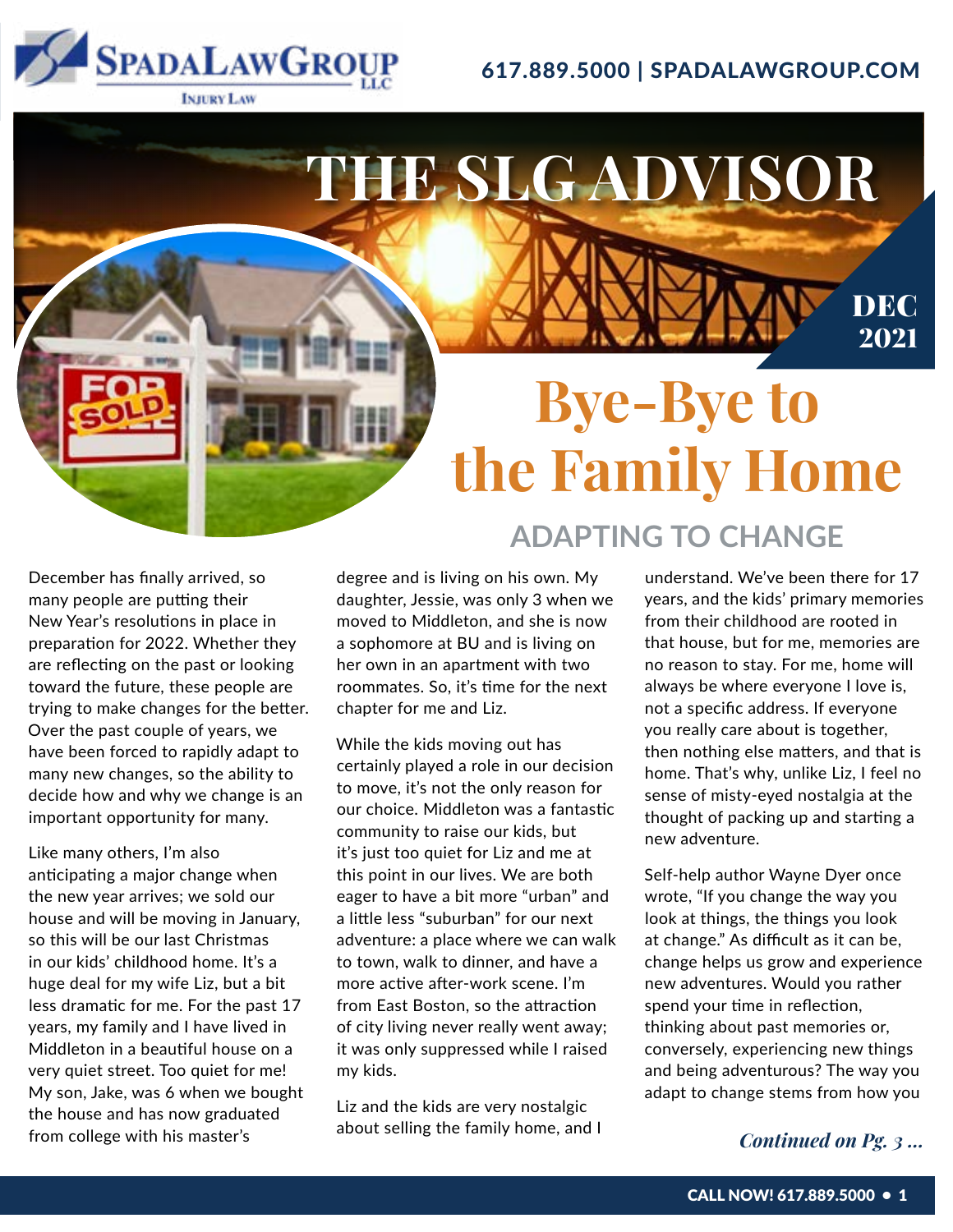## Can I Sue **y Gym for** egligence

### Even if I Signed a Waiver?

A few months ago, I saw a man get hurt at my gym. I was working out when I saw a gentleman using a machine to do pull-downs. I had noticed in the past that the cable for this machine was fraying, and it gave way while this guy was exercising. The cable completely snapped and brought the bar crashing down on the back of his neck. The guy was stunned and a bit embarrassed but otherwise unhurt.

The pandemic has made things very difficult for gyms and their owners, and my gym is no exception. I've been going there for years and recently noticed that the owners weren't taking care of the equipment like they used to.

Now, what if this man got seriously hurt? Could he sue the gym owner? Did the waiver he signed when he joined prevent him from suing? Those of us who belong to gyms or have joined a gym recently are probably familiar with the waiver most gyms make you sign. They often state that you can't bring any claims against the gym, and you are giving away your right to make a claim against the gym owner for negligence

after an incident. This is not the case, though.

In Massachusetts, these waivers mean absolutely nothing and are not legally binding by any means. Gym owners know this but will still try and have their members sign these forms to make them believe they gave up their right to sue. That way, if the member is injured, they may not contact an attorney because of the waiver they signed.

Massachusetts has a specific law regarding these waivers. M.G.L. c. 93, Section 80 states that "no contract for health club services may contain any provisions whereby the buyer agrees not to assert against the seller … any claim or defense arising out of the health club services contract or the buyer's activities at the health club." This essentially means that all of these waivers are invalid because the gym cannot legally ask a member to sign a waiver of liability. So, if you're hurt at the gym and it's the fault of the gym owner, you *can* make a claim!

If you have questions about a gym or health club-related injury, give me a call or text me at 617.889.5000.

# The Deadly

Many of us get in a car every day, whether it's to drive to work, drop the kids off at school, or go out shopping. Though the technology and safety features in cars have come a long way over the last few decades, we are still at risk for an accident every time we hit the road. Some aspects of driving are riskier than others, but taking left turns is among the riskiest.

Back at the beginning of October, I almost got killed taking a left turn. Now, in full disclosure, I've never really been the best driver; in fact, I have been accused of being a bad driver, but I disagree (and digress). On this October afternoon, I pulled up to a stop sign and needed to take a left. There was an SUV coming from the left, so I decided to wait at the stop sign until it got closer. As it did, I noticed its right turn signal on, so I assumed the driver was going to take a right turn and I would be safe to make my left turn. You see where this is going? I did not wait until the other driver made their right-hand turn and began to pull forward.

## Review of the Month



*"My experience with Spada Law Group has been nothing but worry-free. Robyn Cartwright, who helped me, is very knowledgeable and professional and has always been very pleasant to speak to. Plus she always got back to me in a timely manner. I would highly recommend Spada Law Group."*

*–Michelle Barnard*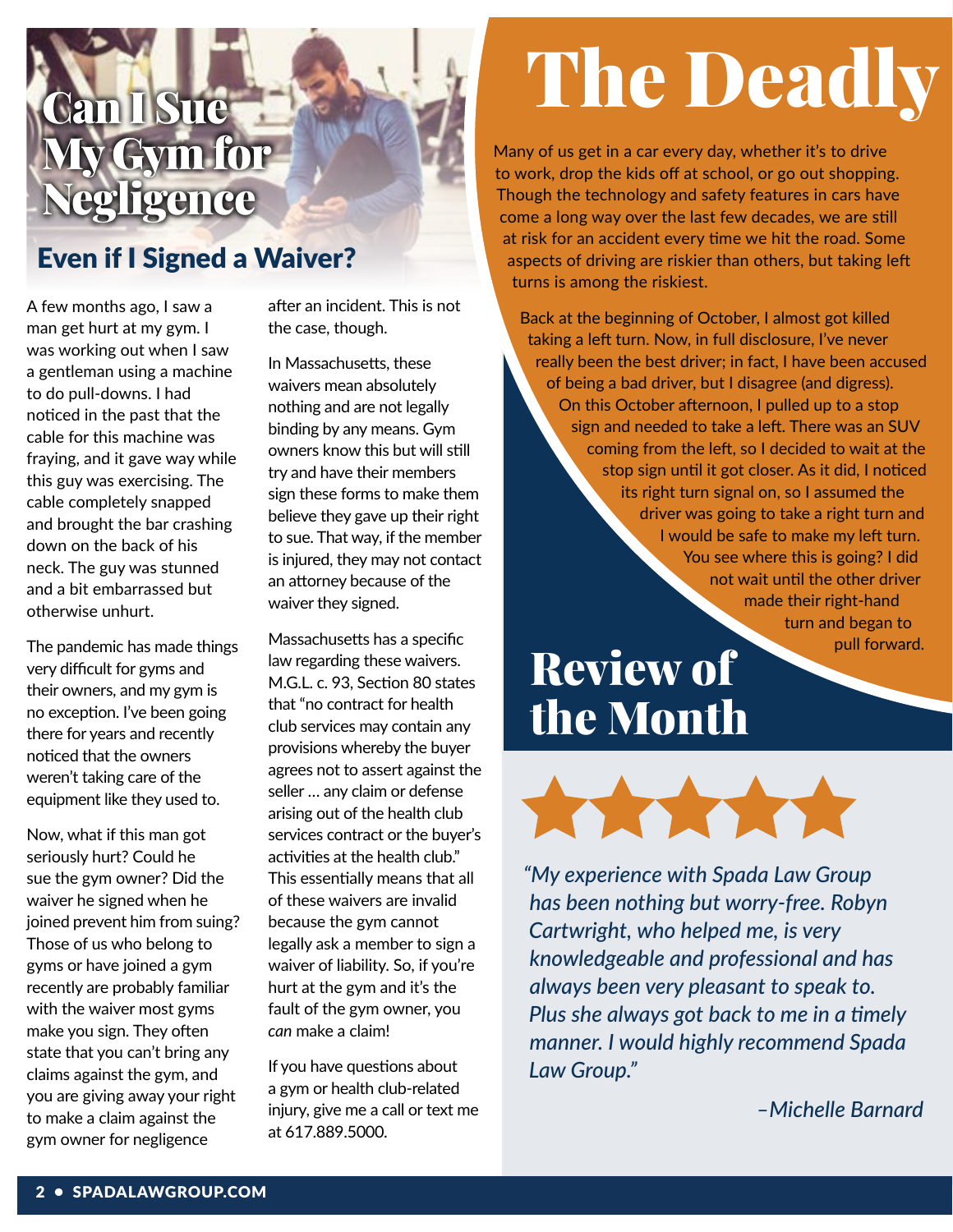# Left-Hand Turn!

This driver must have had their turn signal still on from a previous right turn or merge because they came straight through the intersection. I jammed on my brakes, the SUV swerved, and I got flipped the bird. No accident occurred and everyone was safe, but my heart skipped a beat as the realization of how close I came to tragedy sunk in.

Making a left turn is one of the most dangerous maneuvers we make regularly in our car, and after my incident, I thought it would be wise to inform others of the dangers that come with making left turns. Factors including sudden stops, the inability to judge speed, poor visibility, and stale yellow lights all play a role in making left turns dangerous. According to the National Highway Traffic Safety Administration (NHTSA), 20% of crashes involve

a left turn. Companies like UPS and FedEx train their employees not to make left turns unless absolutely necessary.

While we can't always avoid left turns, be cautious when you make them. Wait for oncoming cars to commit to any turns, even if they have their signal on, and focus up at every left turn like your life depended on it — because it does!



feel about change. If you change the way you look at the experience, you could turn it into a better reality for you and your loved ones.

Whether it's moving to a new house, starting a new job, or even trying out a new restaurant, don't shy away from new experiences and change. Embrace them! Change can help you grow and accomplish your goals and dreams. Sometimes, it just takes a different approach or state of mind. As we approach 2022 and prepare our resolutions, let's not be afraid of change. Life is one big adventure but only if you learn to enjoy and accept change. I wish you the best for 2022.

-Len Spada



## Delectable Cajun Chicken Vegetable **Skillet**

*You probably thought you were getting a Christmas recipe this edition, but I figured with the busy holiday season, we could all use something quick and delicious that won't add to the holiday food guilt. This Cajun chicken vegetable skillet dish is one of my personal favorites.* 

### INGREDIENTS

- 2 tbsp butter
- 2 1/2 tbsp Cajun seasoning
- 1 lb boneless chicken breast, cut into bite-size pieces
- 1 medium zucchini, cut into chunks
- 1 red bell pepper, chopped
- 1 yellow bell pepper, chopped
- 1 tsp fresh lemon juice

### **DIRECTIONS**

- 1. In a skillet, melt butter. Add Cajun seasoning to the pan and stir with a spoon for 10 seconds.
- 2. Add boneless chicken breast cubes to pan. Mix well and cook for 5 minutes.
- 3. Add all veggies. Mix everything well and cook for another 2–3 minutes.
- 4. Turn off the stove, drizzle lemon juice over chicken mixture, and mix everything well.
- 5. Serve alongside rice.